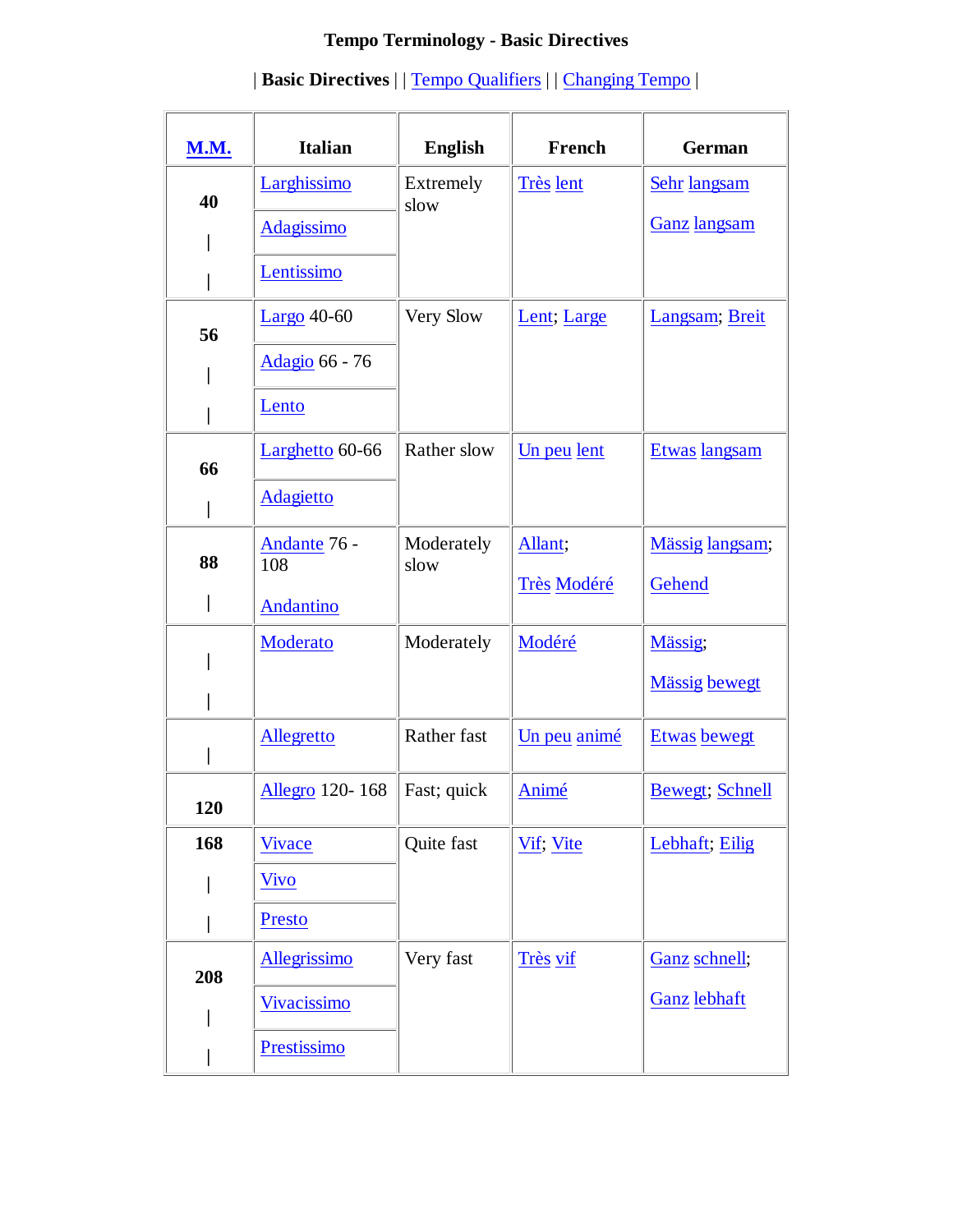# **Tempo Terminology - Tempo Qualifiers**

| <b>Expression</b> |                      | <b>English</b>   | <b>Example</b>               | <b>End Result</b>                |
|-------------------|----------------------|------------------|------------------------------|----------------------------------|
| It.               | A poco a<br>poco     | little by little | accelerando poco a poco      | becoming                         |
| Fr.               | Peu à peu            |                  | accélerez peu à peu          | faster little<br>by little       |
| Ger.              | allmählich           |                  | allmälich schneller werden   |                                  |
| It.               | Assai,<br>molto      | very, much,      | Presto assai or molto presto | very fast                        |
| Fr.               | très                 | quite            | Très vif                     |                                  |
| Ger.              | Sehr, ganz           |                  | Sehr schnell or ganz lebhaft |                                  |
| It.               | con                  |                  | Con brio                     | With spirit                      |
| Fr.               | avec                 | with             | Avec verve                   |                                  |
| Ger.              | mit                  |                  | Mit schwungvoll              |                                  |
| It.               | Meno                 |                  | Meno vivace                  | Not so fast                      |
| Fr.               | <b>Moins</b>         | Less             | Moins vif                    |                                  |
| Ger.              | weniger              |                  | Weniger schnell              |                                  |
| It.               | <b>Non</b><br>troppo | Not too much     | Largo non troppo             | Slow, but<br>not too<br>much     |
| Fr.               | Pas trop             |                  | Pas trop lent                |                                  |
| Ger.              | Nicht zu             |                  | Nicht zu langsam             |                                  |
| It.               | Più                  |                  | Più vivace                   |                                  |
| Fr.               | Plus                 | more             | Plus vite                    | faster                           |
| Ger.              | (suffix) er          |                  | Eileger or lebhafter         |                                  |
| It.               | Pochissimo           |                  | Pochissimo ritard            | A slight<br>ritard               |
| Fr.               | Un peu               | A very little    | Cédez un peu                 |                                  |
| Ger.              | etwas                |                  | Etwas zuruckhalten           |                                  |
| It.               | Poco, un<br>poco     | A little,        | Poco adagio                  | Somewhat                         |
| Fr.               | Un peu               | somewhat         | Un peu lent                  | slow                             |
| Ger.              | Ein wenig            |                  | Ein wenig langsam            |                                  |
| It.               | <u>quasi</u>         | Like, almost     | Moderato quasi andante       | Moderately<br>like an<br>andante |

## | Basic Directives | | **Tempo Qualifiers** | | Changing Tempo |